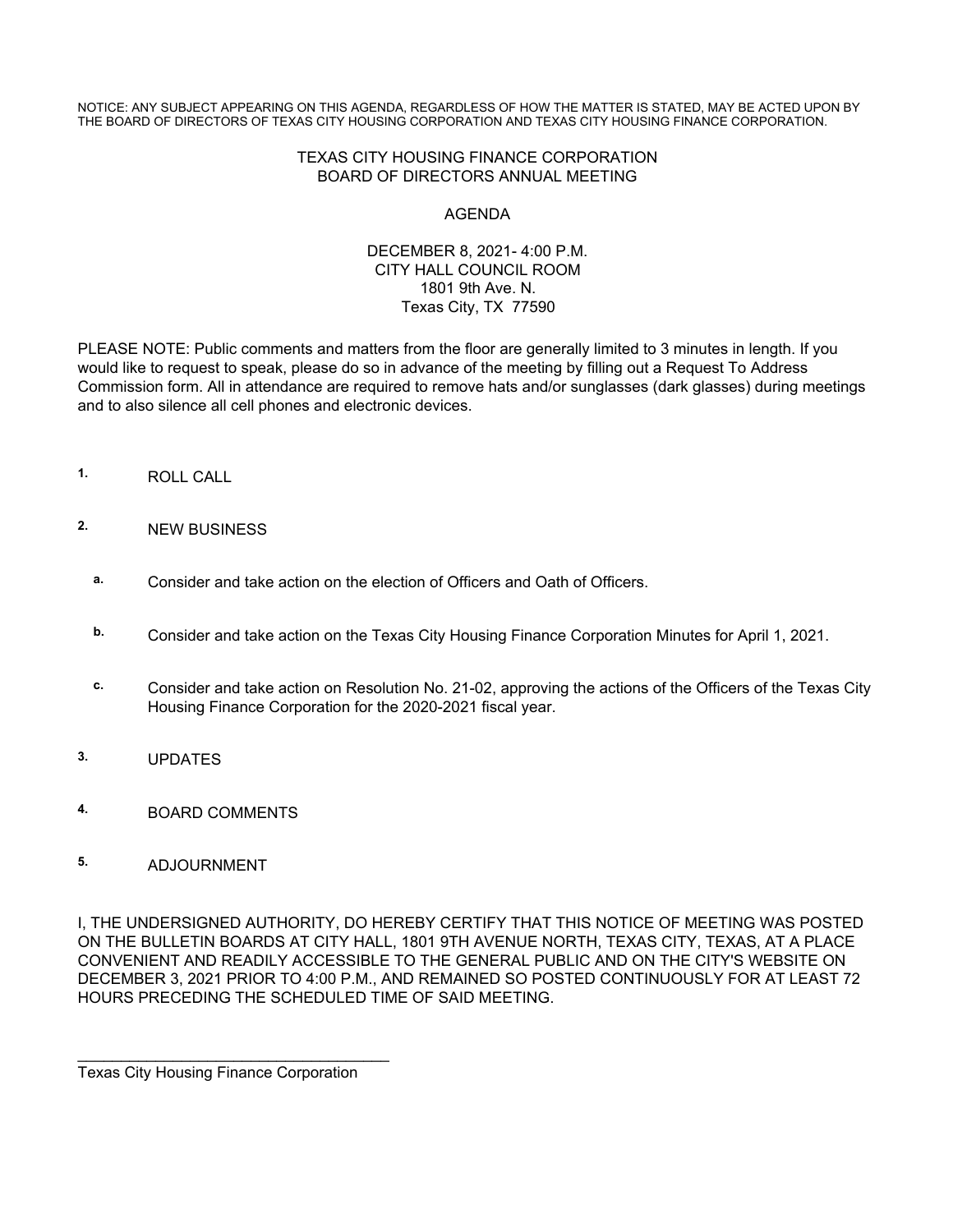# **Texas City Housing Finance Corp Agend 2. a.**

**Meeting Date:** 12/08/2021

**Submitted By:** Rhomari Leigh, City Secretary **Department:** Management Services

# **Information**

# **ACTION REQUEST (Brief Summary)**

Consider and take action on the election of Officers and Oath of Officers.

### **BACKGROUND**

**ANALYSIS**

# **ALTERNATIVES CONSIDERED**

# **Attachments**

**Attachment**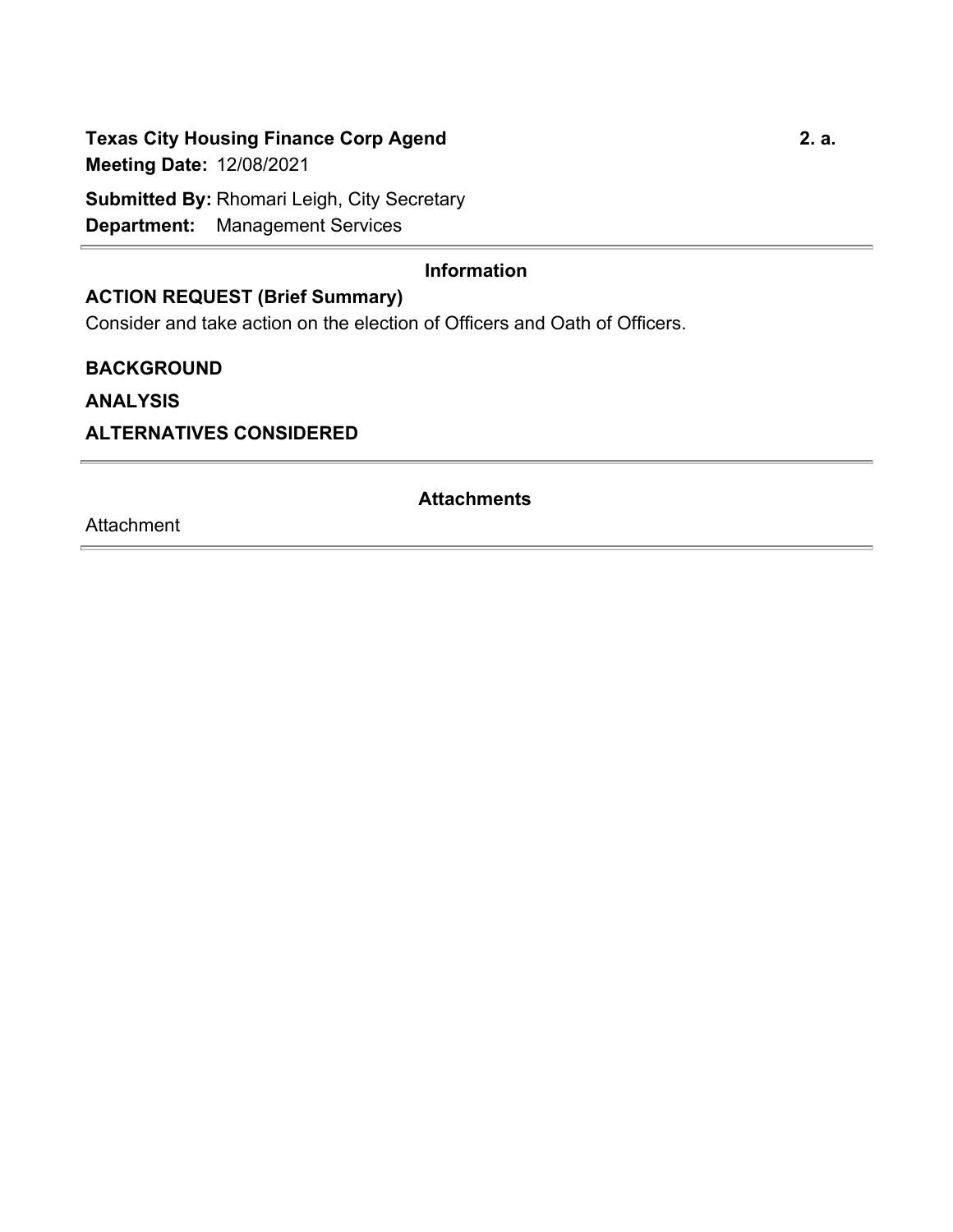# **TEXAS CITY HOUSING FINANCE CORPORATION**

# **CHARTER/ FILE NO. 601709 APPROVED BY SECRETARY OF STATE ON 3/25/82**

**PURPOSE: The Corporation is organized solely to implement the purposes of the Texas Housing Finance Corporations Act by assisting in carrying out or assisting in carrying out (including assistance by borrowing and lending funds) one or more housing project for elderly persons of low income located in the City of Texas City, Texas, and approved for assistance under Section 8 of the United States Housing Act of 1937, as amended.**

**TEXAS CITY HOUSING FINANCE CORPORATION-** Five (5) directors will serve three-year (3) staggered terms. No limit on number of terms. Each Director shall hold office for the term for which he is appointed and until his successor shall have been appointed and qualified unless sooner removed. Meetings are held as required.

| <b>John Hackbarth, Chairperson</b>         | <b>Randy Dietel</b> , Vice Chairperson                                                                                                                                                                                                                                           |
|--------------------------------------------|----------------------------------------------------------------------------------------------------------------------------------------------------------------------------------------------------------------------------------------------------------------------------------|
| drhackbarth@texasdentalhealth.com          | $\text{randy@pilinginc.comr}$                                                                                                                                                                                                                                                    |
| <b>William T. Etheredge, III, Director</b> | <b>Rev. Jerry Lee, Director</b>                                                                                                                                                                                                                                                  |
| <b>Joe Kainer, Director</b>                | <b>City Staff:</b><br>Kyle Dickson, City Attorney<br>Jon Branson, Executive Director of Management Services<br>Laura Boyd, Director of Finance<br>Rhomari Leigh, Board Secretary<br>Justin Herter - Board Secretary Alternate<br>Garrett McLeod-Director of Economic Development |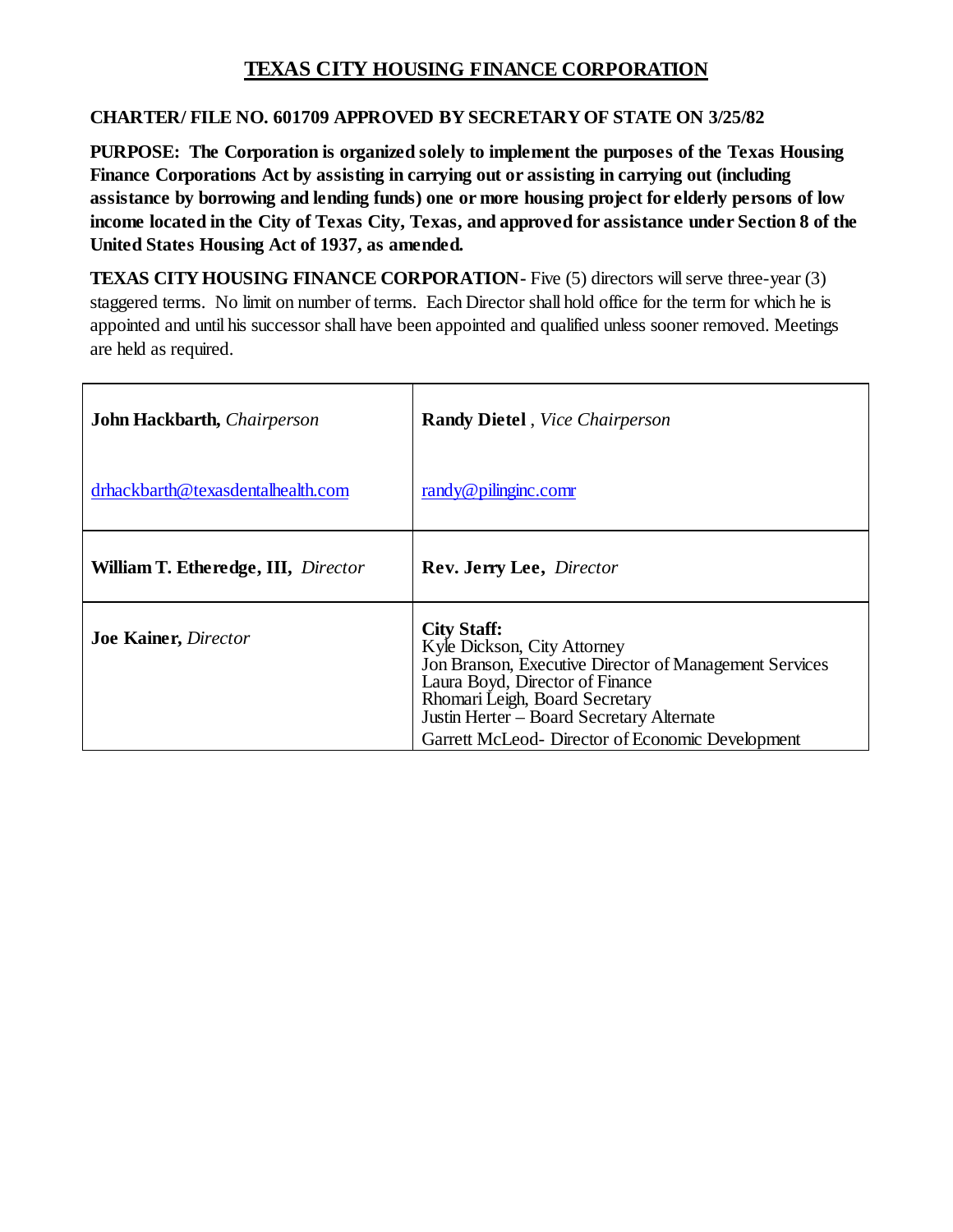# **Texas City Housing Finance Corp Agend 2. b.**

**Meeting Date:** 12/08/2021

**Submitted By:** Rhomari Leigh, City Secretary **Department:** Management Services

# **Information**

# **ACTION REQUEST (Brief Summary)**

Consider and take action on the Texas City Housing Finance Corporation Minutes for April 1, 2021.

# **BACKGROUND**

**ANALYSIS**

# **ALTERNATIVES CONSIDERED**

# **Attachments**

Minutes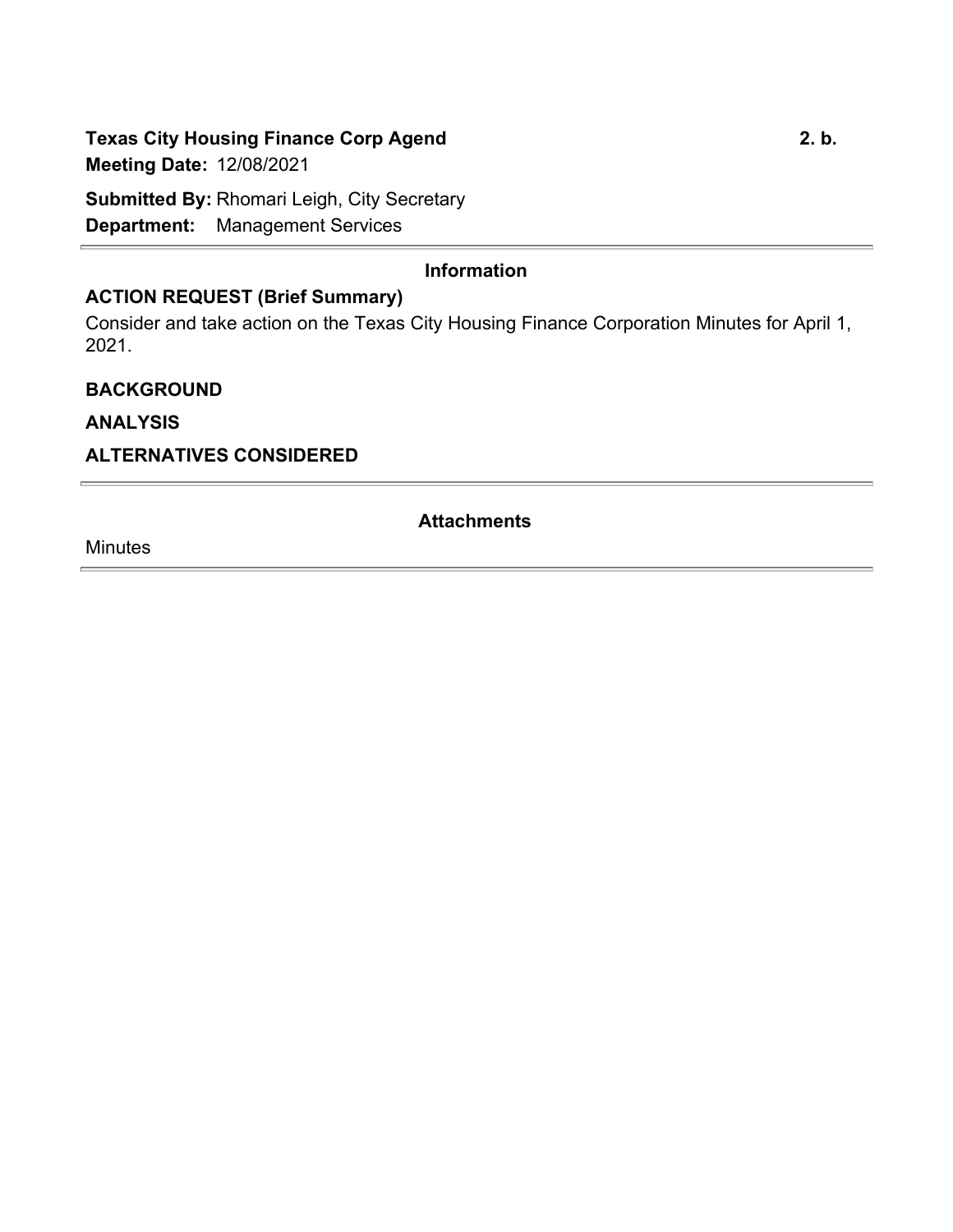#### TEXAS CITY HOUSING FINANCE CORPORATION BOARD OF DIRECTORS MEETING

#### MINUTES

#### APRIL 1, 2021 - 10:00 A.M.

#### CITY HALL COUNCIL ROOM

The Texas City Housing Finance Corporation Board of Directors met on April 1, 2021, at 10:00 a.m. in the City Hall Conference Room, 1801 9th Avenue North, in Texas City, Texas. A quorum having been met, the meeting was called to order at 10:12 a.m. by Randy Dietel with the following in attendance:

#### **(1)** ROLL CALL

| Present: | Randy Dietel, Vice-Chairperson                                        |
|----------|-----------------------------------------------------------------------|
|          | Rev. Jerry Lee, Director                                              |
|          | William T. Etheredge, Director                                        |
|          | Laura Boyd, Finance Director / Ex-Officio Member                      |
| Absent:  | John Hackbarth, Chairperson                                           |
|          | Genie Jennings, Director                                              |
|          | Staff Present: Jon Branson, Executive Director of Management Services |
|          | Rhomari Leigh, Board Secretary                                        |
|          | Ryan McClellen, City Staff                                            |
|          | George Fuller, City Staff                                             |

#### **(2)** NEW BUSINESS

**(a)** Consider and take action on the election of Officers and Oath of Officers.

The Board voted to keep the same officers in place. John Hackbarth will be the Chairperson and Randy Dietel to be Vice-Chairperson.

Motion by Director Rev. Jerry Lee, Seconded by Director William T. Etheredge **Vote:** 3 - 0 CARRIED

**(b)** Consider and take action on the Texas City Housing Finance Corporation Minutes for October 30, 2019.

Motion by Director William T. Etheredge, Seconded by Director Rev. Jerry Lee **Vote:** 3 - 0 CARRIED

**(c)** Consider and take action on Resolution No. 21-01, approving the actions of the Officers of the Texas City Housing Finance Corporation for the 2019-2020 fiscal year.

Motion by Director William T. Etheredge, Seconded by Director Rev. Jerry Lee **Vote:** 3 - 0 CARRIED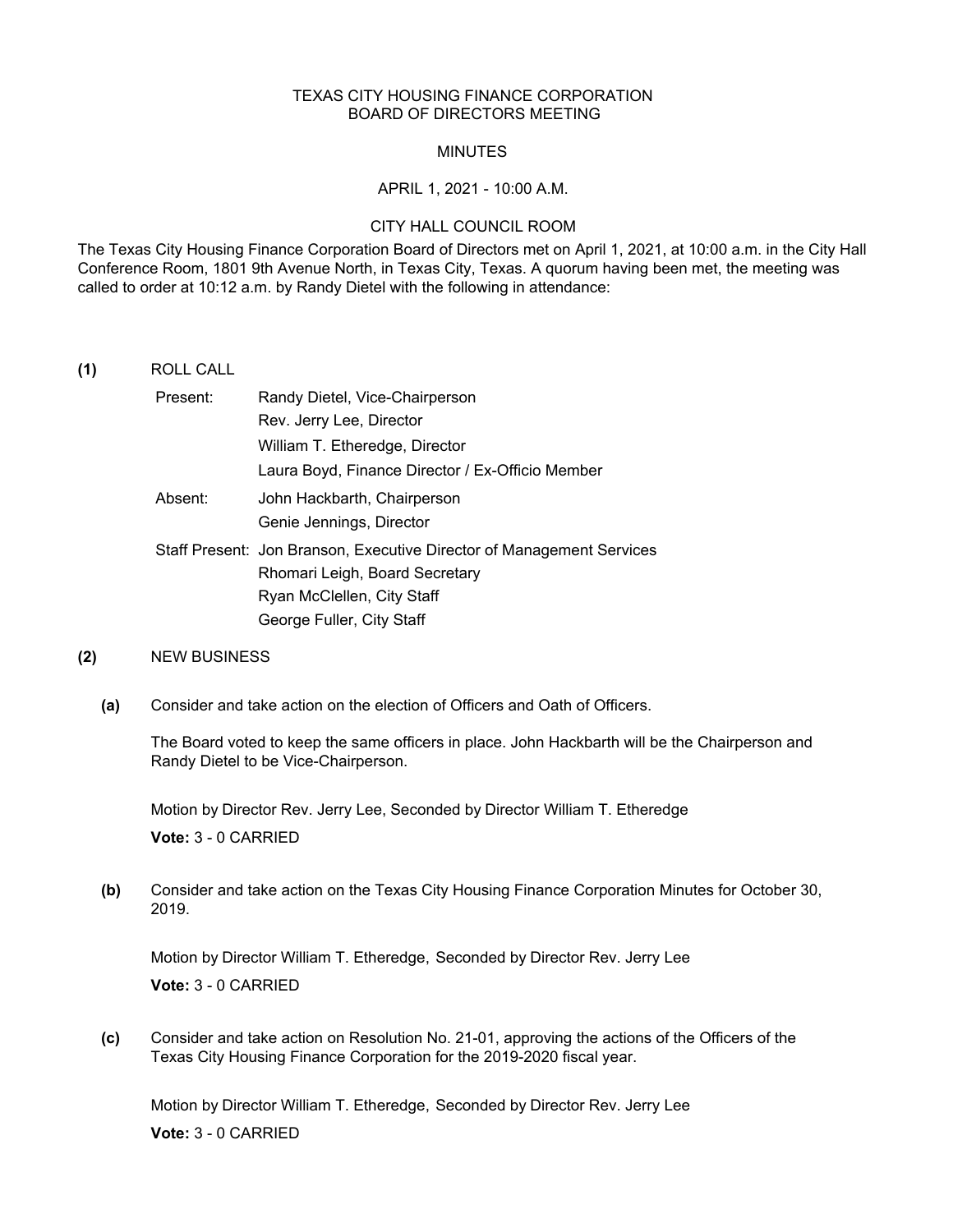**(3)** UPDATES

There were none.

**(4)** BOARD COMMENTS

There were none.

#### **(5)** ADJOURNMENT

Having no further business, Jerry Lee, made a motion to adjourn at 10:16 a.m.; the motion was SECONDED by William T. Etheredge, III. The meeting was adjourned.

Board Secretary Texas City Housing Finance Corporation

\_\_\_\_\_\_\_\_\_\_\_\_\_\_\_\_\_\_\_\_\_\_\_\_\_\_\_\_\_\_\_\_\_\_\_\_\_

Date Approved: \_\_\_\_\_\_\_\_\_\_\_\_\_\_\_\_\_\_\_\_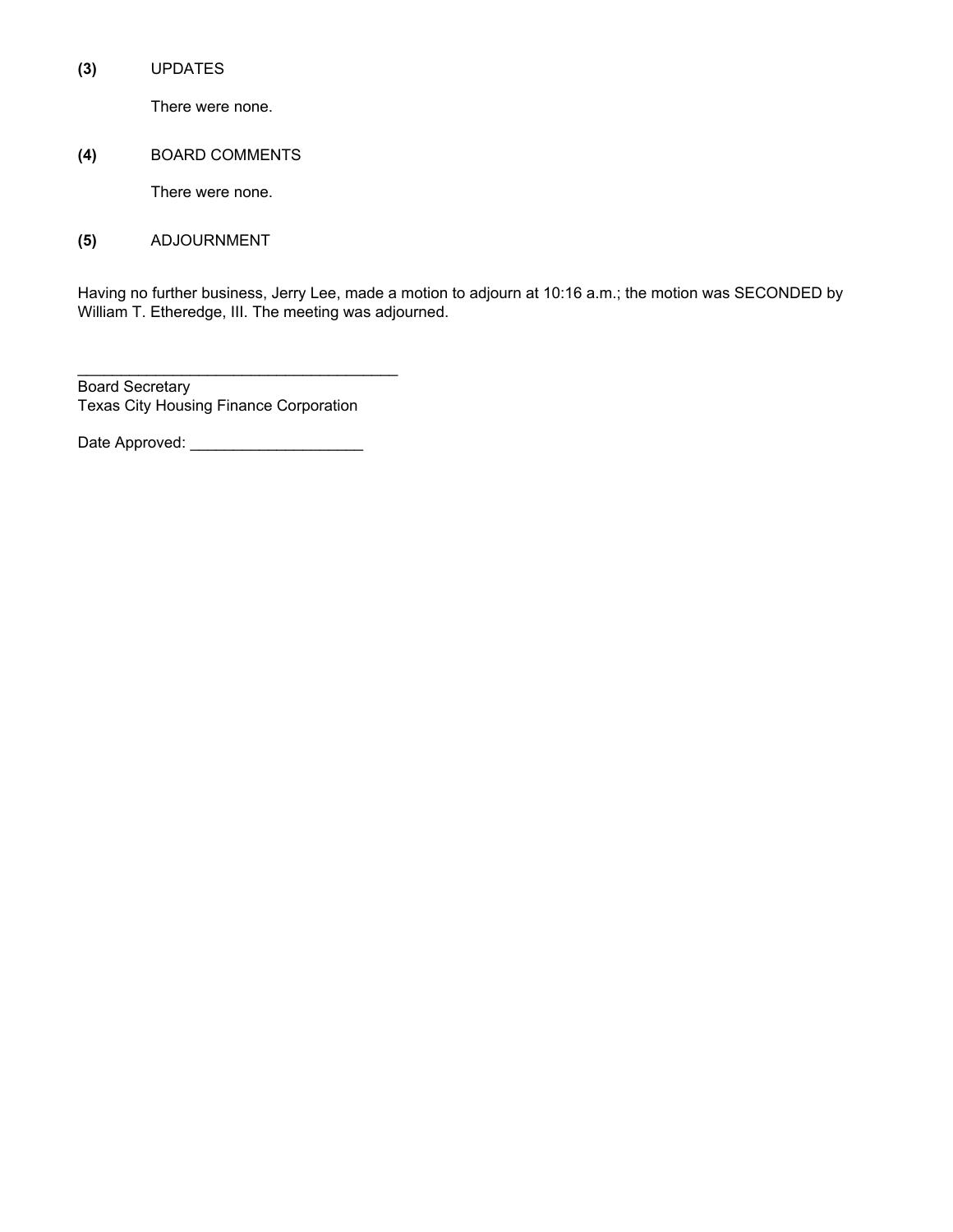# **Texas City Housing Finance Corp Agend 2. c. Meeting Date:** 12/08/2021

**Submitted By:** Rhomari Leigh, City Secretary **Department:** Management Services

# **Information**

# **ACTION REQUEST (Brief Summary)**

Consider and take action on Resolution No. 21-02, approving the actions of the Officers of the Texas City Housing Finance Corporation for the 2020-2021 fiscal year.

# **BACKGROUND**

Our City Attorney has recommended this resolution to validate the smaller items budgetary in nature (under the threshold that requires board approval and budgeted item) or that typically do not need the Board's approval in a formal meeting such as a change order under the allowable percentage of advertisement in a newspaper and approved within the budget. Or items not budgetary in nature generally.

# **ANALYSIS**

# **ALTERNATIVES CONSIDERED**

Resolution

**Attachments**